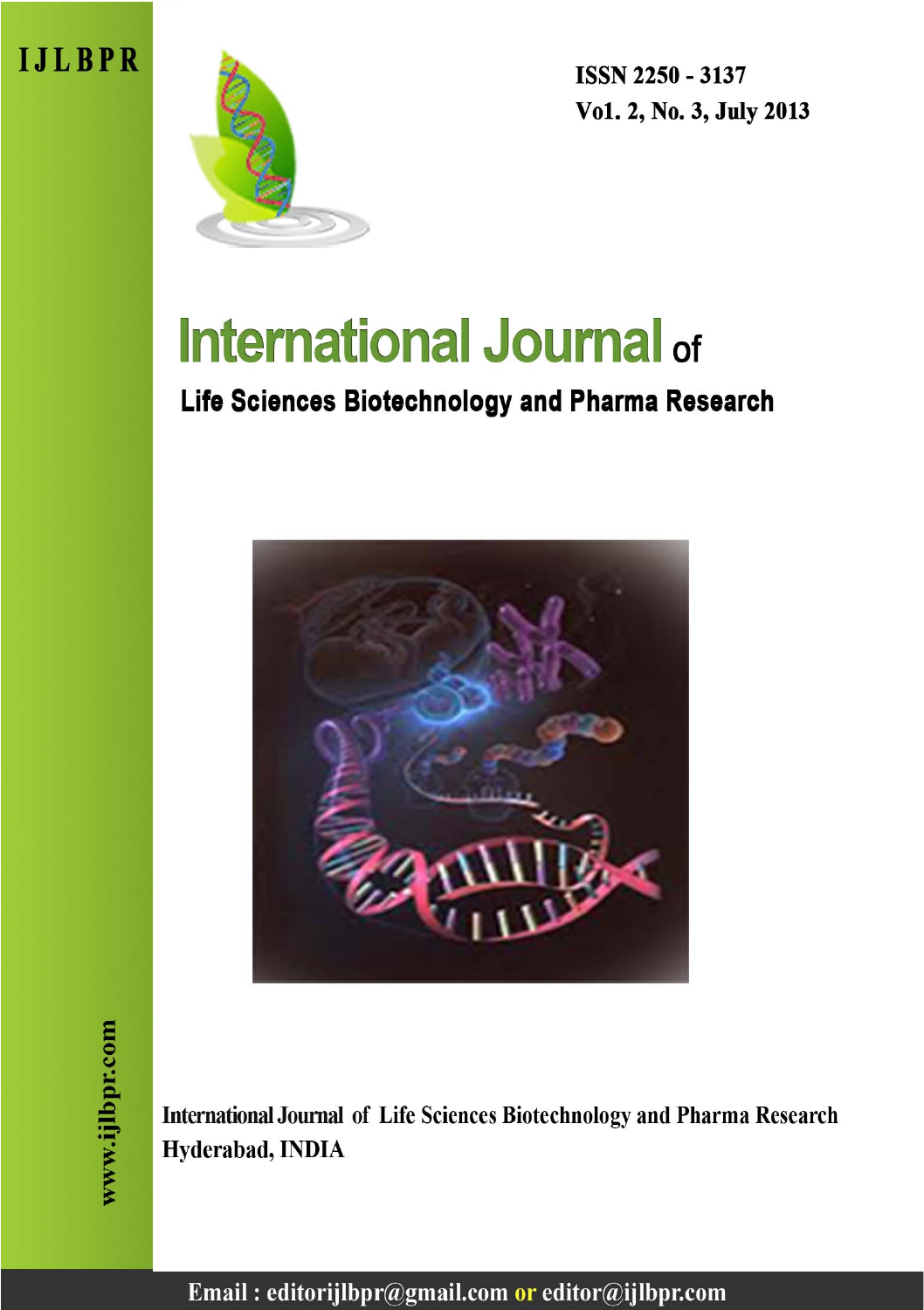*Research Paper*



*ISSN 2250-3137 www.ijlbpr.com Vol. 2, No. 3, July 2013 © 2013 IJLBPR. All Rights Reserved*

# **QUALITATIVE ALKALOIDAL ANALYSES OF SOME SELECTED NIGERIAN MEDICINAL PLANTS USED IN HERBAL TREATMENT OF DISEASES**

Udeozo I P<sup>1\*</sup>, Akpaba Enem S<sup>1</sup>, Ugwu Okechukwu P C<sup>2</sup>, Okoye N H<sup>3</sup> and Umedum N L<sup>3</sup>

*\*Corresponding Author: Udeozo I P,okechukwup.cugwu@gmail.com*

The scientific basis for the use of herbs in treatment and cure of diseases has been studied. The emphasis here is on the alkaloidal contents of the stems, roots and leaves of paw-paw, Guava, Plantain and Orange. The reagents used for this study was Wagner, Meyer and Picric acid. Results obtained show that alkaloids are present in the stem, roots and leaves of each of these four plants. These results also show that alkaloidal fractions of these plants could be responsible for the observed medicinal uses in herbal treatment of ailments.

*Keywords:* Alkaloids, Plantain, Orange, Guava, Paw-Paw and Picric acid

# **INTRODUCTION**

Alkaloids are groups of naturally occurring chemical compounds that contain mostly nitrogen atoms. It could also be described as all organic bases isolated from plant, which has a pyridine ring. They are found in various parts of plant and can be isolated using organic solvents like hexane, chloroform and benzene. In addition to the elements carbon, hydrogen, nitrogen, most alkaloids contain oxygen.

Plants are considered pharmacologically active when they contain alkaloids (Ajibesin, 2005), which could be of benefit health wisely. Alkaloids obtained from plants are known as plants alkaloids or vegetable alkaloids. They occur in about 150 plant families and over 2,000 different plant types (Rehn, 1994). Some examples of families of plant where alkaloids are found are: *solanaceal, papaveraece, poperaceal* and *Rutaceae,* etc.

<sup>1</sup> Department of Industrial Chemistry, College of Natural and Applied Sciences, Tansian University Umunya (Oba Campus), Anambra State, Nigeria.

<sup>&</sup>lt;sup>2</sup> Department of Biochemistry, University of Nigeria Nsukka, Enugu State, Nigeria.

<sup>&</sup>lt;sup>3</sup> Department of Pure and Industrial Chemistry, Nnamdi Azikiwe University Awka, Anambra State, Nigeria.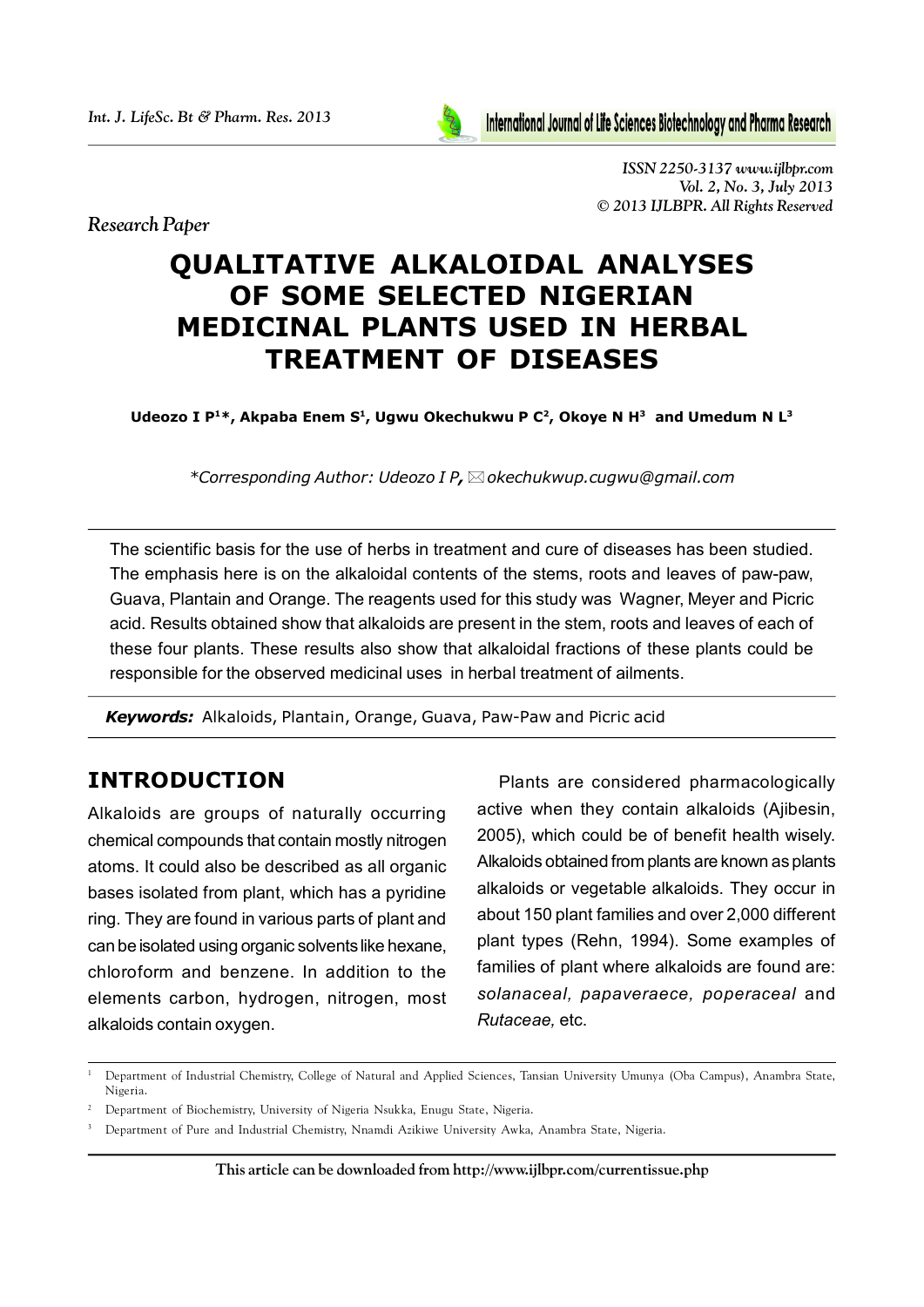They are usually found in the seed, stem, root and leaf of plants where they occur as salts of various plant acids, e.g., Acetic, citric, malic and tartaric acid. Most alkaloids are highly pharmacological, i.e., can be used as an antimalaria, anti-inflammatory, analgesic, antifungal, etc. It is also used is hypertension and mental disorder (Khan and Sharman, 2006).

The aim of this research was to analyze and extract the alkaloidal fractions of the various parts of Paw-Paw, Guava, Orange and Plantain.

# **MATERIALS AND METHODS**

#### **Collection of Plant Materials**

Samples of plant materials roots, stems and leaves were collected from trees in Oba, Anambra State Nigeria.

#### **Preparation of Sample Material**

The collected plant parts (stems, roots and leaves) were cut into tiny pieces, cleansed and sun-dried for one-two weeks. The plants were ground into powder and stored in sealed containers to avoid contamination and spoilage.

#### **Equipment Used**

Volumetric flask (500 ml), Conical flask, Tripod stand, Funnel/filter paper, Separating funnel, Hand gloves, Reagents bottles,  $p_{\mu}$  meter, Water bath, Measuring cylinder, Thermometer, Pipette, Beaker, Test tubes, Nose mask

#### **Chemicals Used**

N-Hexane, Methanol, Aq.-Tartaric acid solution, Ethyl acetate, NH<sub>3</sub>, Meyer's reagent, Wagner's reagent, Picric acid

#### **Extraction of Alkaloids from the Plant Parts**

Alkaloids were extracted from the stem, root and

leaves of the four plants using the old method of purification from crude extract by acid-base extraction. There were basically four steps taken during the alkaloids extraction.

**De-fatting:** 10 g of each of the sample materials (stems, roots and leaves) were subjected to 50 ml of hexane to remove the fats, oils, terpenes and wax. This was done by measuring the weights of the dry pulverized sample on a weighing balance and putting it in the container, the volume of the hexane was also measured using a volumetric flask and poured into the sample, sharked gently and allowed to stay for a period of 2 days.

**Alcohol Extraction:** After de-fatting, the sample materials were subjected to alcohol extraction. Ethanol (150 ml) was added. This mixture was evaporated by low temperature heating. Hence, fumes were noticed to escape from it.

**Basification:** Here, the sample was partitioned between a dilute tartaric acid or citric acid and ethyl acetate at the <sub>P</sub>H of 11. Making the solution basic thereby turning the alkaloids into their free base form. This stage is the separation of the total alkaloid from other substances. The ethyl acetate layer was observed to be light brown in color and below in the separating funnel and it contained neutral and weakly basic alkaloids.

**Extraction of the Free Bases:** The aqueous layer was neutralized with 500 ml NH<sub>2</sub> and again was extracted with ethyl acetate. The organic layer (upper layer) contains basic alkaloids and collected out by opening the tab of the separating funnel and letting out the (lower layer) aqueous layer, which contains quaternary ammonium ion  $(NH<sub>4</sub><sup>+</sup>).$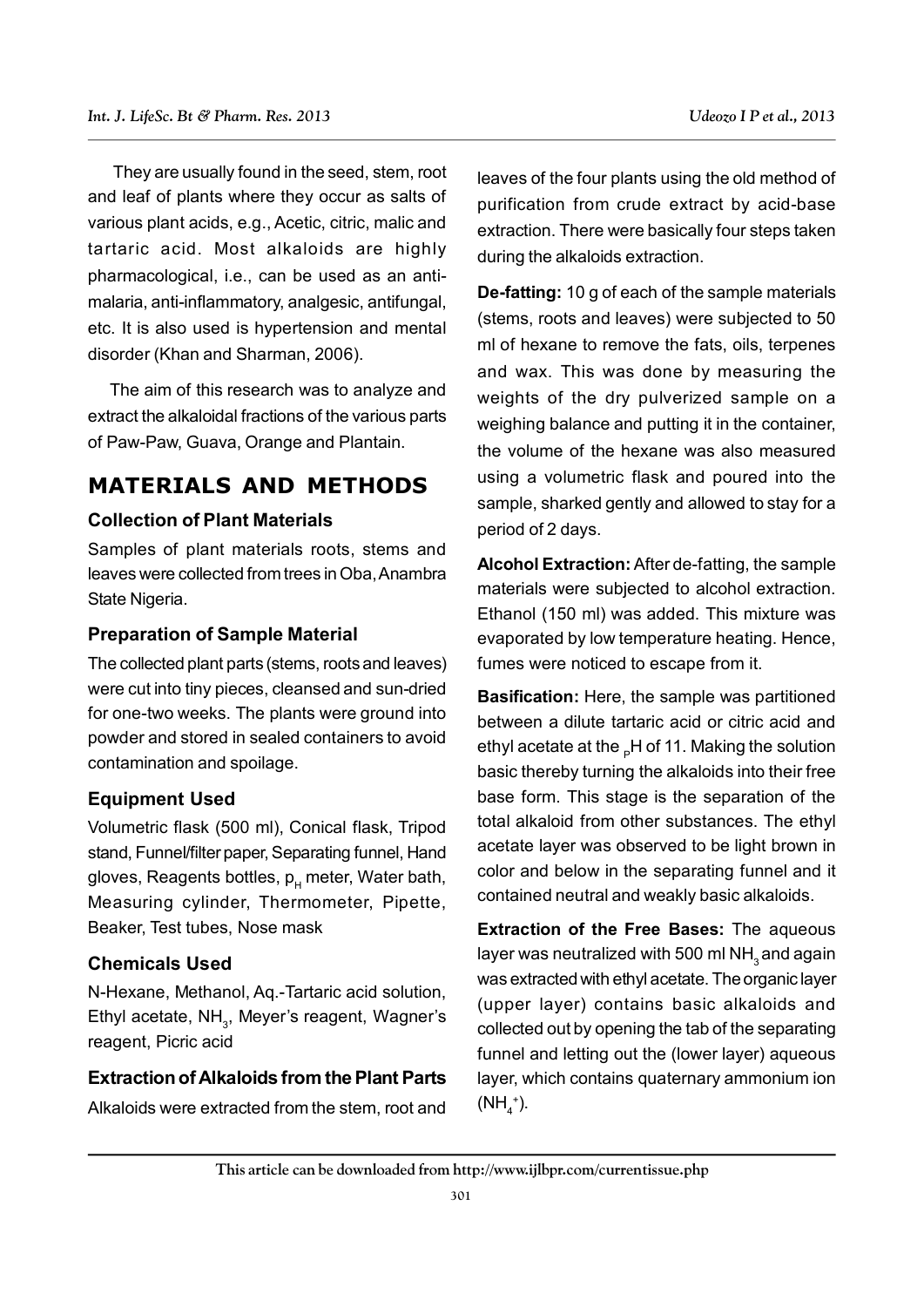#### **Confirmatory Test for Alkaloids in the Sample**

#### *Preparation of Reagent*

**Meyer's reagent:** This was prepared by measuring 1.3 g of mercuric iodide on a weighing balance and 5.0 g of KI (Potassium Iodide) and dissolving both in distilled water, made up to 100 ml.

**Wayner's reagent:** This was prepared by measuring 2 g of iodine and 6 g of KI (Potassium Iodide) on a weighing balance and dissolving both in distilled water and made up to 100 ml.

## **METHOD OF SCREENING**

The screening was done by testing for the presence of alkaloid in the leaves, stems and roots of each of the four plants using Meyer's reagent, Wayner's reagent, and Picric acid. The extract of the various samples were prepared and the tests were carried out using these tictures or extracts.

#### **Preparation of the Tincture**

10 g of the leaf, stem and root samples were heated in 75 ml of 50% of  $H_2SO_4$ . This was heated for 10 min on water bath. 20 ml of the filterate (each of plants) was transferred into a separating funnel and made alkaloid with dilute ammonia solution (5.0 ml). The alkaloid solution was extracted with an equal volume (25 ml) of chloroform. Chloroform layer was further extracted with 10 ml dilute  $\mathsf{H}_{_2}\mathsf{SO}_{_4}$  and dispensed into different test tube. Twelve labeled test tubes were used, and contain thus:

Test tubes  $A_1 A_2$  and  $A_3$  (containing 1ml each extract) of stem, root and leaves of Paw-Paw respectively.

Test tubes labeled  $B_1 B_2$  and  $B_3$  (containing 1 ml each of the extract) of stem, root and leaves of Guava.

Test tubes labeled  $\mathsf{C}_1\,\mathsf{C}_2$  and  $\mathsf{C}_3$  (containing 1 ml of the extract) of stem, root and leaves of Orange, respectively.

Test tubes labeled  $D_1 D_2$  and  $D_3$  (containing 1 ml of extract) of stem, root and leaves of plantain, respectively.

Meyer's reagent was added drop wisely to each of test tube  $\mathsf{A}_1\,\mathsf{A}_2\,\mathsf{A}_3$ ,  $\mathsf{B}_1\,\mathsf{B}_2\,\mathsf{B}_3$ ,  $\mathsf{C}_1\,\mathsf{C}_2\,\mathsf{C}_3$  and  $D_1 D_2 D_3$ 

Wagner's reagent was added drop wisely also to each of another set of test tubes.

Picric acid was in like manner added to each of the test tubes.

Each of the plant parts were tested with the above reagent and the results were shown below.

## **RESULTS AND DISCUSSION**

The study reveals that the leaf, stem, and root of the four plants show detectable amounts of alkaloid. These alkaloids could be the reason the plants have been used in numerous ethnomedicinal practices in combating of infections, diseases and other ailments. Phytochemical study reveals that Paw Paw (*Carica papaya*) contains many biological compounds of which two important ones are chymopapain and papain—which are found in the leaves and roots (Nutrition Data, 2007) and Nerah (2002). In herbal practice, a decoction of the stem, bark and root are used in the treatments of mental disorder, asthma and nervous pains. The root extract is used for the treatment of uterus, syphilis, and to remove urine concentration. Therefore,

#### **This article can be downloaded from http://www.ijlbpr.com/currentissue.php**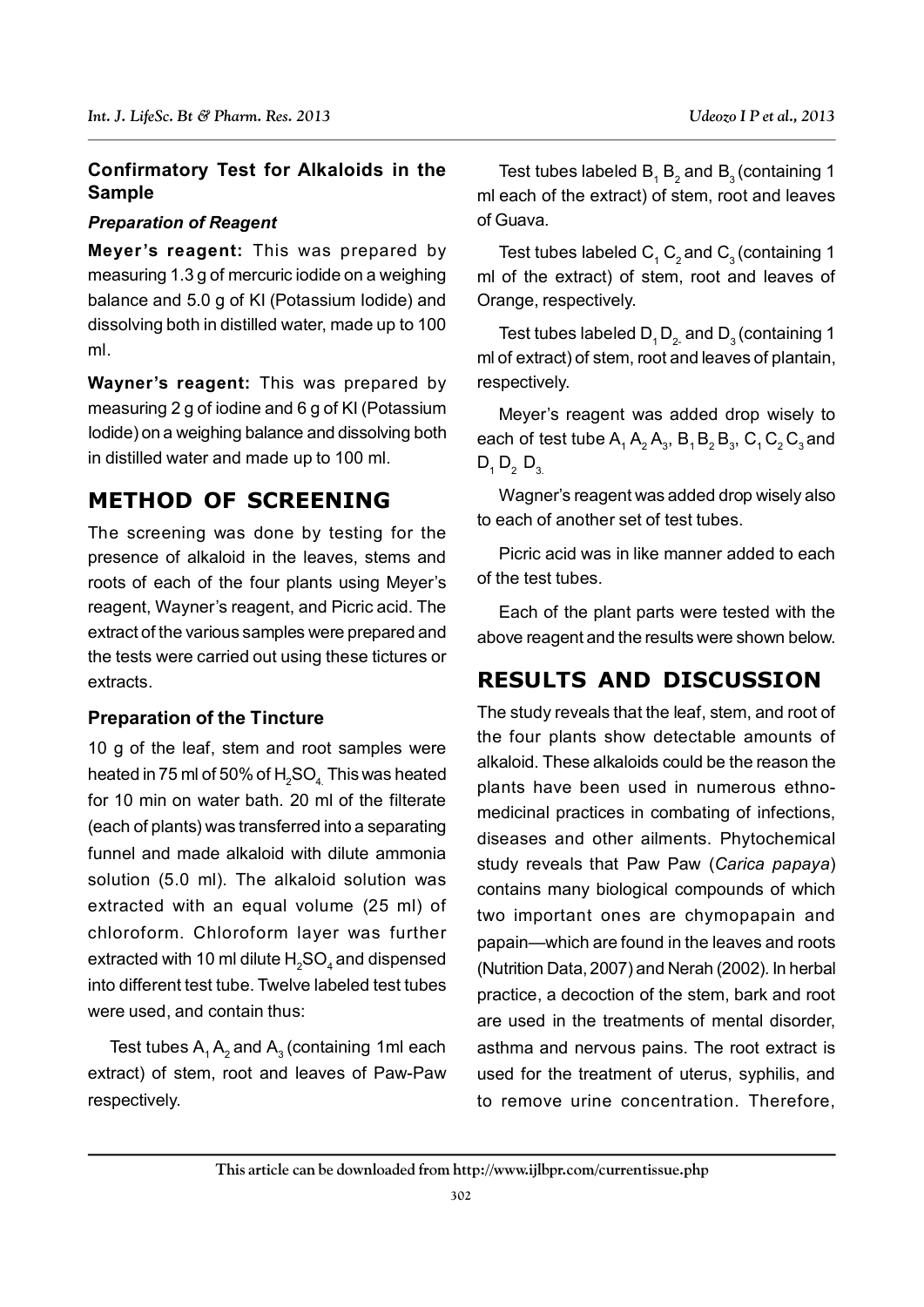F

*Carica papaya* has a wide range of medicinal benefits which include antiseptic, antimicrobial,

anti-inflammatory, anti-hypertensive, chieretic, anti-hyperlipidenic, anti-diabetic and contraceptive

| <b>Table 1: Paw Paw Result</b>      |                                      |                  |  |  |
|-------------------------------------|--------------------------------------|------------------|--|--|
| <b>Test</b>                         | Observation                          | Inference        |  |  |
| (i) Leaves                          |                                      |                  |  |  |
| 1ml of extract $+$ Wagner's reagent | Brick red precipitate formed         | Alkaloid present |  |  |
| 1ml of extract + Mayer's reagent    | Cream colour precipitate formed      | Alkaloid present |  |  |
| 1ml of extract $+$ picric acid      | Pale yellow colour observed          | Alkaloid present |  |  |
| (ii) Roots                          |                                      |                  |  |  |
| 1ml of extract $+$ Mayer's reagent  | Cream colourprecipitate formed       | Alkaloid present |  |  |
| 1ml of extract $+$ wagner's reagent | Reddish brown precipitate Was formed | Alkaloid present |  |  |
| 1ml of extract $+$ picric acid      | Pale yellowish colour                | Alkaloid present |  |  |
| (iii) Stem                          |                                      |                  |  |  |
| 1ml of extract $+$ Wagner's reagent | Brick red precipitate formed         | Alkaloid present |  |  |
| 1ml of extract $+$ Mayer's reagent  | Cream colourprecipitate formed       | Alkaloid present |  |  |
| 1ml of extract $+$ picric acid      | Pale yellow colour observed          | Alkaloid present |  |  |

| <b>Table 2: Orange Result</b>       |                                  |                  |  |  |
|-------------------------------------|----------------------------------|------------------|--|--|
| <b>Test</b>                         | Observation                      | Inference        |  |  |
| (i) Leaves                          |                                  |                  |  |  |
| 1ml of extract $+$ Mayer's reagent  | Brick red precipitate formed     | Alkaloid present |  |  |
| 1ml of extract $+$ Wagner's reagent | Cream colourprecipitate formed   | Alkaloid present |  |  |
| 1ml of extract $+$ picric acid      | Pale yellow colour observed      | Alkaloid present |  |  |
| (ii) Roots                          |                                  |                  |  |  |
| 1ml of extract $+$ Mayer's reagent  | Cream colourprecipitate formed   | Alkaloid present |  |  |
| 1ml of extract $+$ Wagner's reagent | Reddish brown precipitate Formed | Alkaloid present |  |  |
| 1ml of extract $+$ picric acid      | Pale yellowish colour observed   | Alkaloid present |  |  |
| (iii) Stem                          |                                  |                  |  |  |
| 1ml of extract $+$ Mayer's reagent  | Cream colourprecipitate formed   | Alkaloid present |  |  |
| 1ml of extract $+$ Wagner's reagent | Brick-red precipitate formed     | Alkaloid present |  |  |
| 1ml of extract $+$ Wagner's reagent | Pale yellow colour observed      | Alkaloid present |  |  |
| 1ml of extract $+$ picric acid      | Pale yellowish colour formed     | Alkaloid present |  |  |

**This article can be downloaded from http://www.ijlbpr.com/currentissue.php**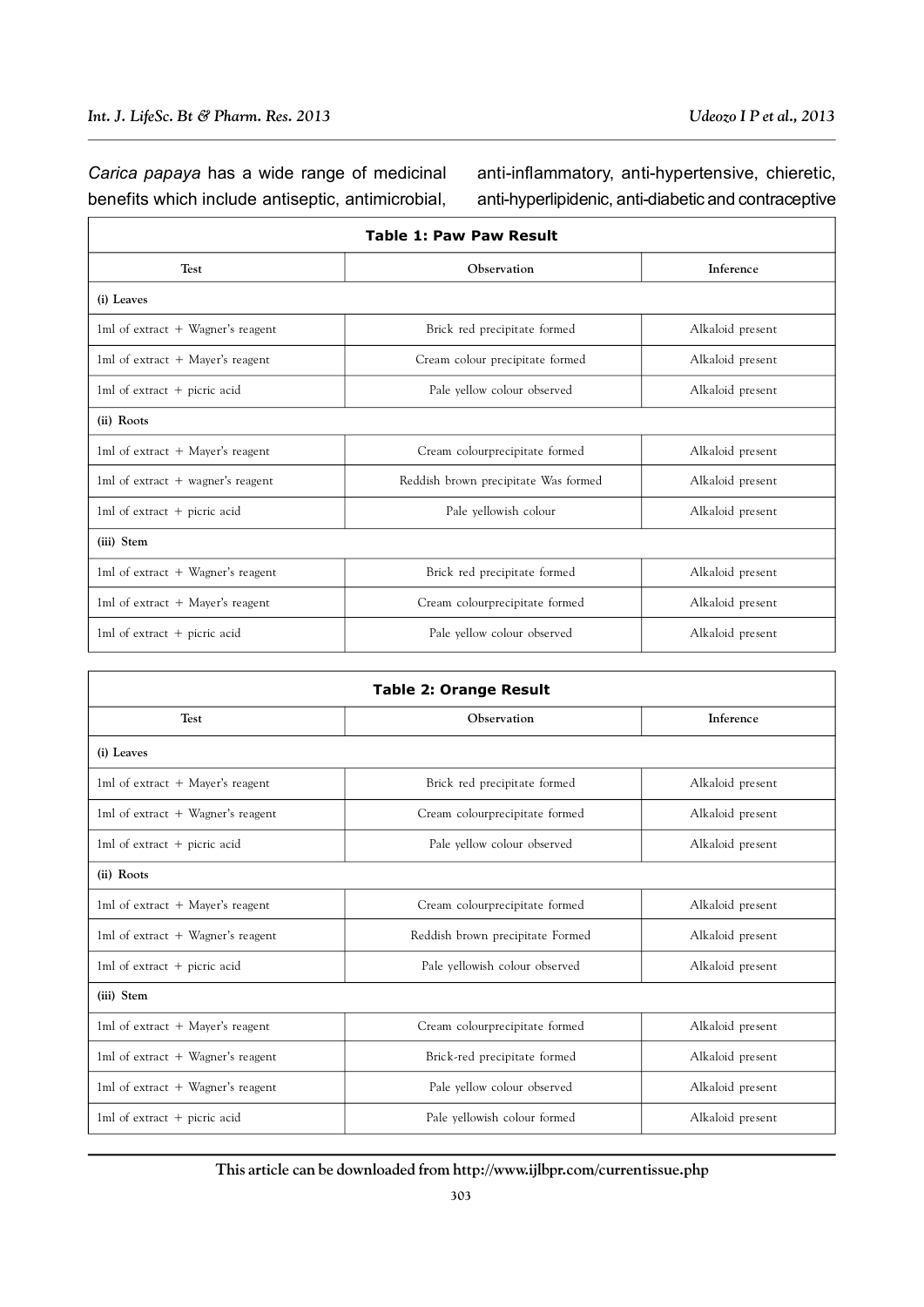#### *Int. J. LifeSc. Bt & Pharm. Res. 2013 Udeozo I P et al., 2013*

| Table 3: Guava Result               |                                 |                  |  |  |
|-------------------------------------|---------------------------------|------------------|--|--|
| <b>Test</b>                         | Observation                     | Inference        |  |  |
| (i) Leaves                          |                                 |                  |  |  |
| 1ml of extract +Mayer's reagent     | Cream colour precipitate formed | Alkaloid present |  |  |
| 1ml of extract $+$ Wagner's reagent | Reddish brown colour formed     | Alkaloid present |  |  |
| 1ml of extract $+$ picric acid      | Pale yellow colour formed       | Alkaloid present |  |  |
| (ii) Stem                           |                                 |                  |  |  |
| 1ml of extract + Wagner's reagent   | Brick red precipitate formed    | Alkaloid present |  |  |
| 1ml of extract $+$ Mayer's reagent  | Cream colour precipitate formed | Alkaloid present |  |  |
| $1ml$ of extract $+$ Picric acid    | Pale yellow colour observed     | Alkaloid present |  |  |
| (iii) Roots                         |                                 |                  |  |  |
| 1ml of extract $+$ Wagner's reagent | Brick-red precipitate formed    | Alkaloid present |  |  |
| 1ml of extract $+$ Mayer's reagent  | Cream colour precipitate formed | Alkaloid present |  |  |
| 1ml of extract $+$ Picric acid      | Pale yellow colour observed     | Alkaloid present |  |  |

| <b>Table 4: Plantain Result</b>     |                                           |                  |  |  |
|-------------------------------------|-------------------------------------------|------------------|--|--|
| <b>Test</b>                         | Observation                               | Inference        |  |  |
| (i) Leaves                          |                                           |                  |  |  |
| 1ml of extract $+$ Mayer's reagent  | reddish brown colour precipitate observed | Alkaloid present |  |  |
| 1ml of extract $+$ Wagner's reagent | Cream colour precipitate formed           | Alkaloid present |  |  |
| $1ml$ of extract $+$ Picric acid    | Pale yellow colour observed               | Alkaloid present |  |  |
| (ii) Stem                           |                                           |                  |  |  |
| 1ml of extract $+$ Wagner's reagent | Brick red precipitate formed              | Alkaloid present |  |  |
| 1ml of extract $+$ Mayer's reagent  | Cream colour precipitate formed           | Alkaloid present |  |  |
| 1ml of extract + Picric acid        | Pale yellow colour observed               | Alkaloid present |  |  |
| (iii) Roots                         |                                           |                  |  |  |
| 1ml of extract $+$ Wagner's reagent | Brick red precipitate formed              | Alkaloid present |  |  |
| 1ml of extract + Mayer's reagent    | Cream colour precipitate formed           | Alkaloid present |  |  |
| $1ml$ of extract $+$ Picric acid    | Pale yellow colour observed               | Alkaloid present |  |  |

activity. Looking at guava, it can also be seen that it's extracts are implicated in therapeutic

mechanism against cancers, ulcer, bacterial infections, inflammation and pain, traditional

**This article can be downloaded from http://www.ijlbpr.com/currentissue.php**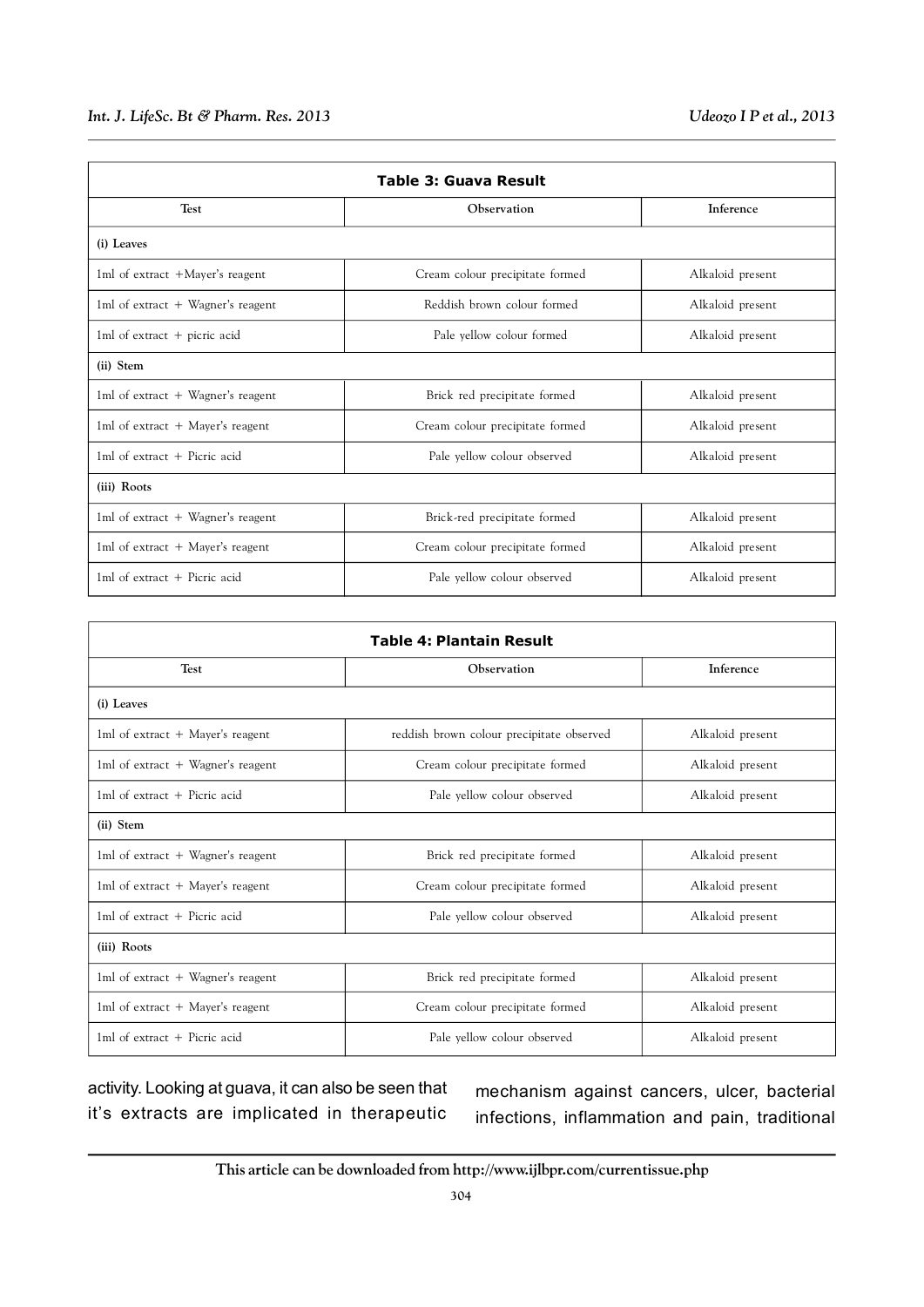treatment against diabetes (leaves), cure for diarrhea, dysentery and stomach upset (roots) (Konkela, 2006). The extract (alkaloid) can also be seen to promote menstruation, constrict blood vessels, anti-allergy anti-cough, anti-diabetic and anti-oxidants, etc.

A study by Dr. Jerry McLaughlin reveals that plantain contains alkaloid in all the three part (roots, stems, and leaves). They function against rheumatism, inflammation, diabetic, hypertension, diarrhea, bronchitis and cough. The root extracts are known to arrest hemophilic and possess strong astringent and anti-hermitic properties. It can also be used in the treatment of burns, asthma, diabetes, excess menstrual flow, fever, headache, hemorrhage, inflammation, insomnia, syphilis, tuberculosis and reduction of high blood pressure, etc.

# **CONCLUSION AND RECOMMENDATION**

From this study a conclusion can be drawn that guava (*Psidium gaujava*), orange (*Citrus sinensis*), paw-paw (*Carica papaya*), and plantain (*Musa paradisiaca*) contain alkaloids. Although these alkaloids are harmful, if wrongly used, they are very important in the pharmacological/food industries and its benefits are almost inexhaustible. It can also be said that the efficacy of these plant alkaloids are not well known due to illiteracy of indigenes. It is recommended that government should look into the availability of these plants, encourage their proper harvesting and large-scale cultivation for the health benefits of man.

## **REFERENCES**

- 1. Ajibesin K K (2005), "Doctoral thesis: Chemical and antimicrobial study of the extracts and constituents of selected medicinal plant of Akwa Ibom State", Nigeria, Department of Pharmacology and Traditional Medicine, University of Uyo, Nigeria (Accessed 15<sup>th</sup> July, 2012).
- 2. Khan A J and Sharman Khan (2006), *Dictionary of biology list Edition*, ISBN 81- 85185-30-1.
- 3. Rehn S (1994), *Multilingual dictionary of agronomic plants*, Khiwer Academic Publishers, New York, p.256.
- 4. Tilt Y and Winifred M (1982), "Chemical composition of West India seeding papayas", *Journal of Home Economics*, Vol. 20, p. 43, accessed 20<sup>th</sup> July, 2012.
- 5. Trache E, Ashworth V E, Cleya M Y and Hered J (2008), "Tracing the geographic origins of major plants 1000", No. 1, p. 56, accessed 5<sup>th</sup> July, 2012.
- 6. wwww.a nscien ce .co rn elle du /p la nt medicine.
- 7. www.african ethnomedicines.net.